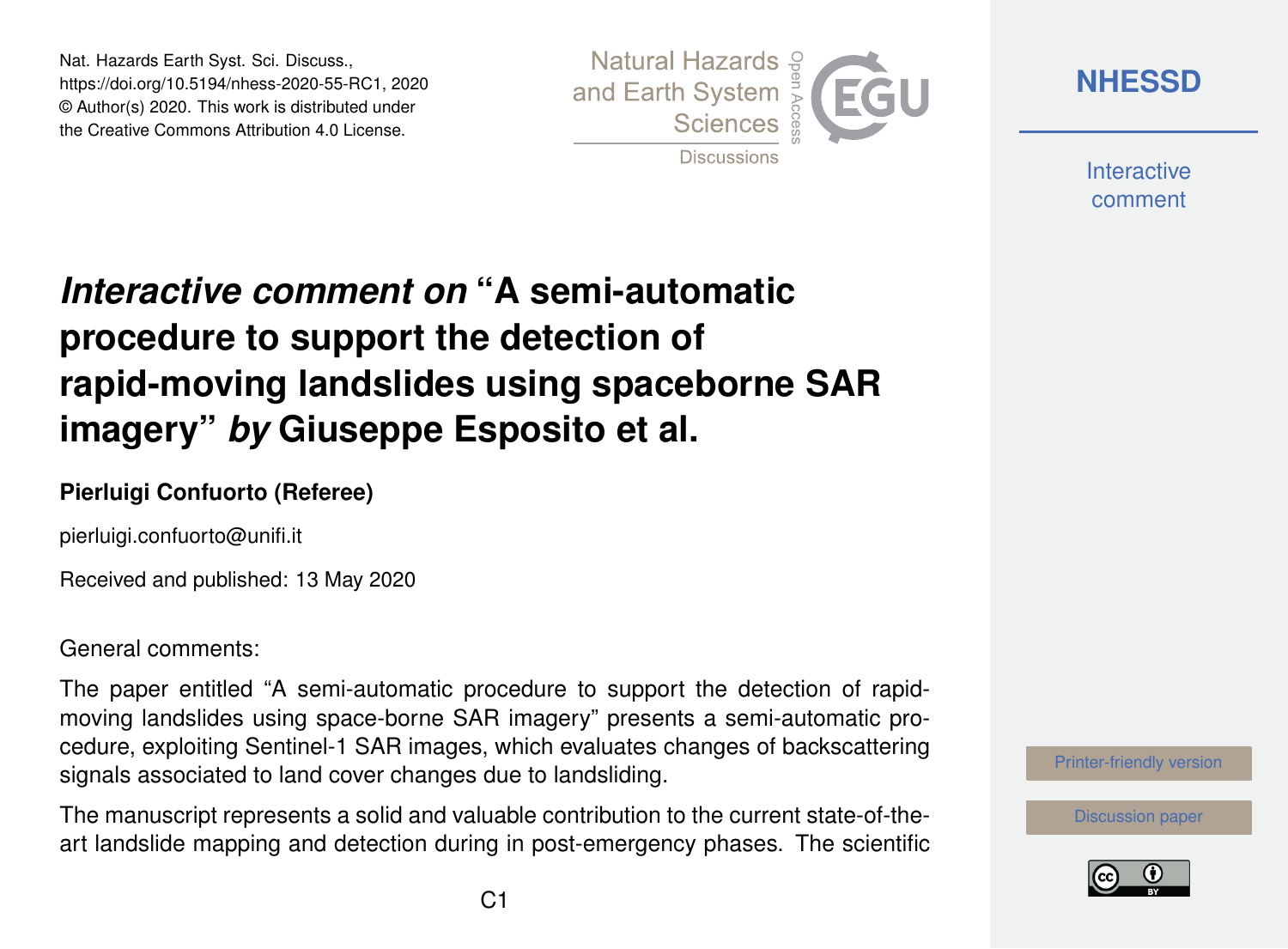and the applied methods are excellently depicted and supported by a robust bibliographic background. The results are sound and consistent and supported by a very good statistical analysis, which makes the results very interesting and noteworthy. The discussion of the results in the general framework of the current literature is accurate and addresses all the concerns. The overall quality of the manuscript is very good, with an appropriate number of figures and written in an excellent English, to me.

I have just a few questions which may be addressed in the discussion of the paper and which can be clarified by the authors.

Specific comments:

Title:

The use of rapid landslide in the title can be ambiguous, since the definition of landslide magnitude can be obtained by assessing the intensity or the velocity. It is indeed a movement triggered by sudden events such as earthquakes, however, considering the current timespan between two S1 images. The same aspect should be clarified when using this expression throughout the text. Dataset: I think that more information about the dataset used should be provided. A short reference within the text or by adding a table, along with the frame outline to be inserted in Figure 2, would be more appropriate. Speaking of the dataset, what about the geometry of acquisition? Did you use ascending or descending images? Moreover, do you expect differences in the final results by using both geometries? I also think a short comment on the potential geometric distortions of SAR imagery should be added in the text, if in somehow this may affect the goodness of the results. Structure of the paper: I find ambiguous to write about the results when speaking of the test site. I find more appropriate to separate the result section from the paragraph 3, by adding a fourth paragraph which should address only the results obtained.

Results:



**Interactive** comment

[Printer-friendly version](https://www.nat-hazards-earth-syst-sci-discuss.net/nhess-2020-55/nhess-2020-55-RC1-print.pdf)

[Discussion paper](https://www.nat-hazards-earth-syst-sci-discuss.net/nhess-2020-55)